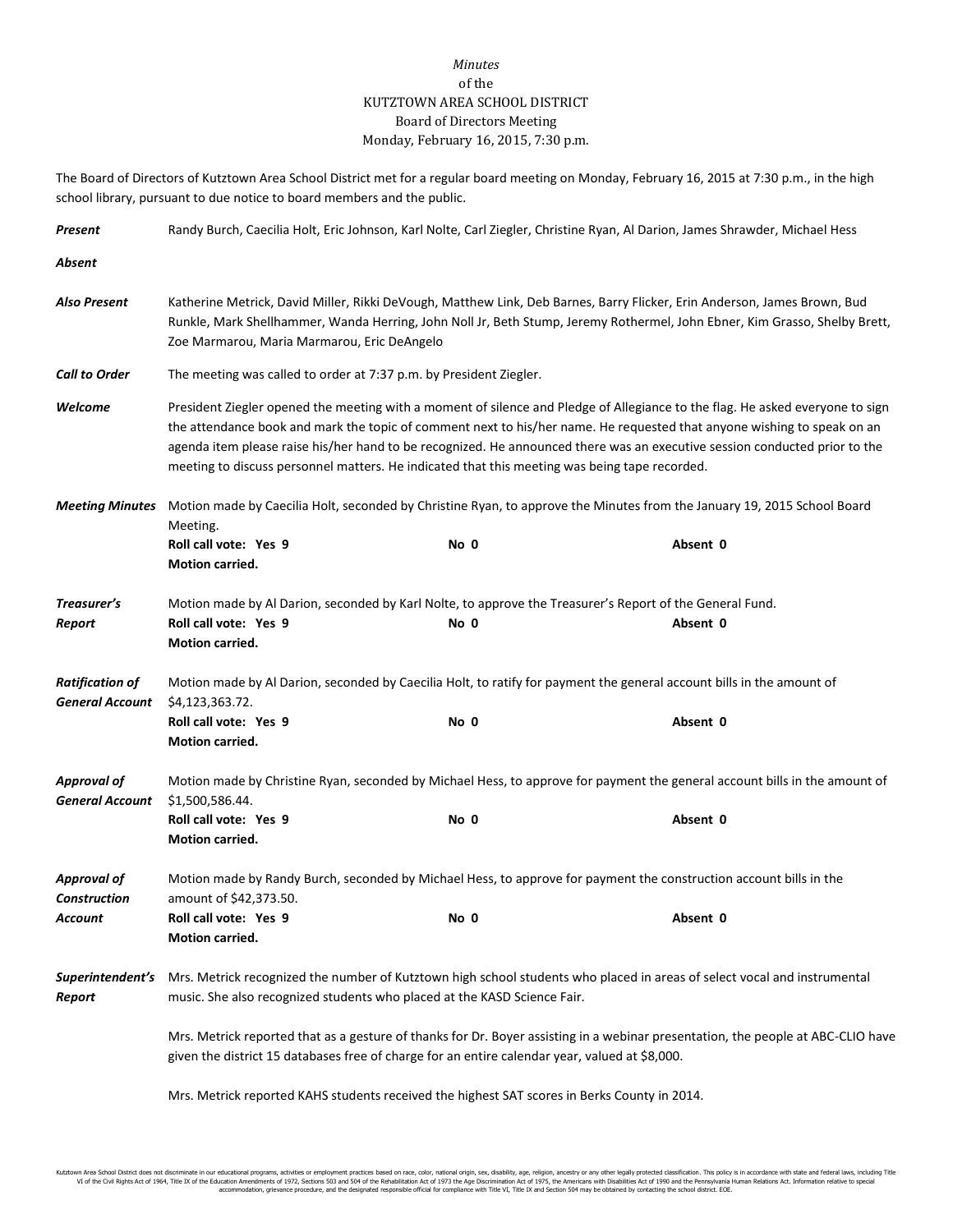| Board Committee E.I.T.<br>Reports |                                                                                                                                                                                                                                                                                                            | No report.                                                                                                                                                                                                                                                                                                                                                        |                                                                                                                  |         |  |  |
|-----------------------------------|------------------------------------------------------------------------------------------------------------------------------------------------------------------------------------------------------------------------------------------------------------------------------------------------------------|-------------------------------------------------------------------------------------------------------------------------------------------------------------------------------------------------------------------------------------------------------------------------------------------------------------------------------------------------------------------|------------------------------------------------------------------------------------------------------------------|---------|--|--|
|                                   | <b>PSBA</b>                                                                                                                                                                                                                                                                                                | Mrs. Holt reported the Basic Education Funding is being researched for improved allocation, and the Keystone Exam<br>requirements are continuing to be challenged. She also reported five times more students have opted out of PSSAs in<br>2014 versus 2013.                                                                                                     |                                                                                                                  |         |  |  |
|                                   | <b>BCIU</b>                                                                                                                                                                                                                                                                                                | proposed budget was shared which includes a 2% increase to school districts.                                                                                                                                                                                                                                                                                      | Mr. Ziegler reported Jason Bottiglieri from Tulphehocken School District was appointed Assistant Director, and a |         |  |  |
|                                   | <b>BCTC</b>                                                                                                                                                                                                                                                                                                | Dr. Ryan reported the budget will have an increase based on each district's enrollment to BCTC. She also reported the<br>Center introduced a "Work Partners" program which assists in placing and transitioning students to a job from BCTC.                                                                                                                      |                                                                                                                  |         |  |  |
|                                   | P&C                                                                                                                                                                                                                                                                                                        | No report.                                                                                                                                                                                                                                                                                                                                                        |                                                                                                                  |         |  |  |
|                                   | ECC                                                                                                                                                                                                                                                                                                        | upcoming budget.                                                                                                                                                                                                                                                                                                                                                  | Mr. Burch reported the Student Activities Budget Subcommittee met and discussed options to save money in the     |         |  |  |
|                                   |                                                                                                                                                                                                                                                                                                            | Facilities No report.                                                                                                                                                                                                                                                                                                                                             |                                                                                                                  |         |  |  |
|                                   | <b>Achievement</b>                                                                                                                                                                                                                                                                                         | <b>Student</b> No report.                                                                                                                                                                                                                                                                                                                                         |                                                                                                                  |         |  |  |
| Personnel                         | Motion made by Caecilia Holt, seconded by Karl Nolte, to approve the following personnel items:                                                                                                                                                                                                            |                                                                                                                                                                                                                                                                                                                                                                   |                                                                                                                  |         |  |  |
|                                   | 1.<br>2.                                                                                                                                                                                                                                                                                                   | The acceptance, with regret, of the resignation of Mark A. Geist as a maintenance employee, effective January 31, 2015.<br>The acceptance, with regret, of the resignation due to retirement of Lovell Barlet as a KASD van driver effective February 3,<br>2015.                                                                                                 |                                                                                                                  |         |  |  |
|                                   | 3.                                                                                                                                                                                                                                                                                                         | The approval Lynn A. Burrows as a long-term substitute learning support teacher at Kutztown Elementary School, effective<br>February 17, 2015 through the end of the last teacher day of the 2014-2015 school year, at a rate of \$100 per day for days<br>1-20, \$110 per day for days 21-45, and the remainder at Bachelor's, Step 1 of the KATA/KASD contract. |                                                                                                                  |         |  |  |
|                                   | 4.                                                                                                                                                                                                                                                                                                         | The approval of Jaimee L. Stemko as a certified school nurse substitute for the 2014-2015 school year, effective February<br>17, 2015 at a rate of \$100 per day for days 1-20 and \$110 per day for days 21 and thereafter.                                                                                                                                      |                                                                                                                  |         |  |  |
|                                   | 5.                                                                                                                                                                                                                                                                                                         | The approval of Bethany B. Searle (Killgore) as a long-term substitute physical science teacher at the high school, effective<br>February 17, 2015 through the end of the 2014-2015 school year, at a rate of \$100 per day for days 1-20, \$110 per day for<br>days 21-45, and the remainder at Bachelor's, Step 1 of the KATA/KASD contract.                    |                                                                                                                  |         |  |  |
|                                   | 6.<br>7.                                                                                                                                                                                                                                                                                                   | The approval of Mark J. Shellhammer as the IT help desk specialist, effective February 23, 2015, at a salary of \$28,000.<br>The approval of Ellen Trixi Sarbacher as a district office intern with no pay and no benefits in the 2014-2015 school year                                                                                                           |                                                                                                                  |         |  |  |
|                                   | effective March 1, 2015 through May 31, 2015.<br>The approval of Scott C. Uehlinger as a guest teacher through the Berks County Intermediate Unit for the 2014-2015<br>school year, effective February 17, 2015, at a rate of \$100 per day for days 1-20 and \$110 per day for days 21 and<br>thereafter. |                                                                                                                                                                                                                                                                                                                                                                   |                                                                                                                  |         |  |  |
|                                   | 9.                                                                                                                                                                                                                                                                                                         | The approval of the following coaches and salaries for the 2014-2015 school year:<br>Baseball                                                                                                                                                                                                                                                                     |                                                                                                                  |         |  |  |
|                                   |                                                                                                                                                                                                                                                                                                            | <b>Head Coach</b>                                                                                                                                                                                                                                                                                                                                                 | Todd A. O'Neil                                                                                                   | \$3,661 |  |  |
|                                   |                                                                                                                                                                                                                                                                                                            | Junior Varsity Coach                                                                                                                                                                                                                                                                                                                                              | Scott A. Scheidt                                                                                                 | \$2,699 |  |  |
|                                   |                                                                                                                                                                                                                                                                                                            | Head Middle School Coach                                                                                                                                                                                                                                                                                                                                          | Gregory A. Renninger                                                                                             | \$2,262 |  |  |
|                                   |                                                                                                                                                                                                                                                                                                            | Assistant Middle School Coach                                                                                                                                                                                                                                                                                                                                     | <b>PLACEHOLDER</b>                                                                                               |         |  |  |
|                                   |                                                                                                                                                                                                                                                                                                            | Volunteer High School Coach                                                                                                                                                                                                                                                                                                                                       | Patrick J. Austin                                                                                                |         |  |  |
|                                   |                                                                                                                                                                                                                                                                                                            |                                                                                                                                                                                                                                                                                                                                                                   | Patrick D'Andrea                                                                                                 |         |  |  |
|                                   |                                                                                                                                                                                                                                                                                                            |                                                                                                                                                                                                                                                                                                                                                                   | Timothy D. Mertz                                                                                                 |         |  |  |
|                                   |                                                                                                                                                                                                                                                                                                            |                                                                                                                                                                                                                                                                                                                                                                   | Michael J. Conrad                                                                                                |         |  |  |
|                                   |                                                                                                                                                                                                                                                                                                            |                                                                                                                                                                                                                                                                                                                                                                   | Thomas F. Miller                                                                                                 |         |  |  |
|                                   |                                                                                                                                                                                                                                                                                                            |                                                                                                                                                                                                                                                                                                                                                                   | Andrew J. Miller                                                                                                 |         |  |  |
|                                   |                                                                                                                                                                                                                                                                                                            |                                                                                                                                                                                                                                                                                                                                                                   | Eric T. Smith (KU Intern)                                                                                        |         |  |  |
|                                   |                                                                                                                                                                                                                                                                                                            | Volunteer Middle School Coach                                                                                                                                                                                                                                                                                                                                     | Lynn G. Edwards, Jr.                                                                                             |         |  |  |
|                                   |                                                                                                                                                                                                                                                                                                            | <b>Boys Tennis</b>                                                                                                                                                                                                                                                                                                                                                |                                                                                                                  |         |  |  |
|                                   |                                                                                                                                                                                                                                                                                                            | <b>Head Coach</b><br><b>Volunteer Coach</b>                                                                                                                                                                                                                                                                                                                       | Harry A. McGonigle<br>Jeffrey S. Zimmerman                                                                       | \$5,087 |  |  |
|                                   |                                                                                                                                                                                                                                                                                                            | <b>Boys Volleyball</b>                                                                                                                                                                                                                                                                                                                                            |                                                                                                                  |         |  |  |

Head Coach William J. Bundra \$3,231

Kutztown Area School District does not discriminate in our educational programs, activities or employment practices based on race, color, national origin, sex, disability, age, religion, ancestry or any other legally prot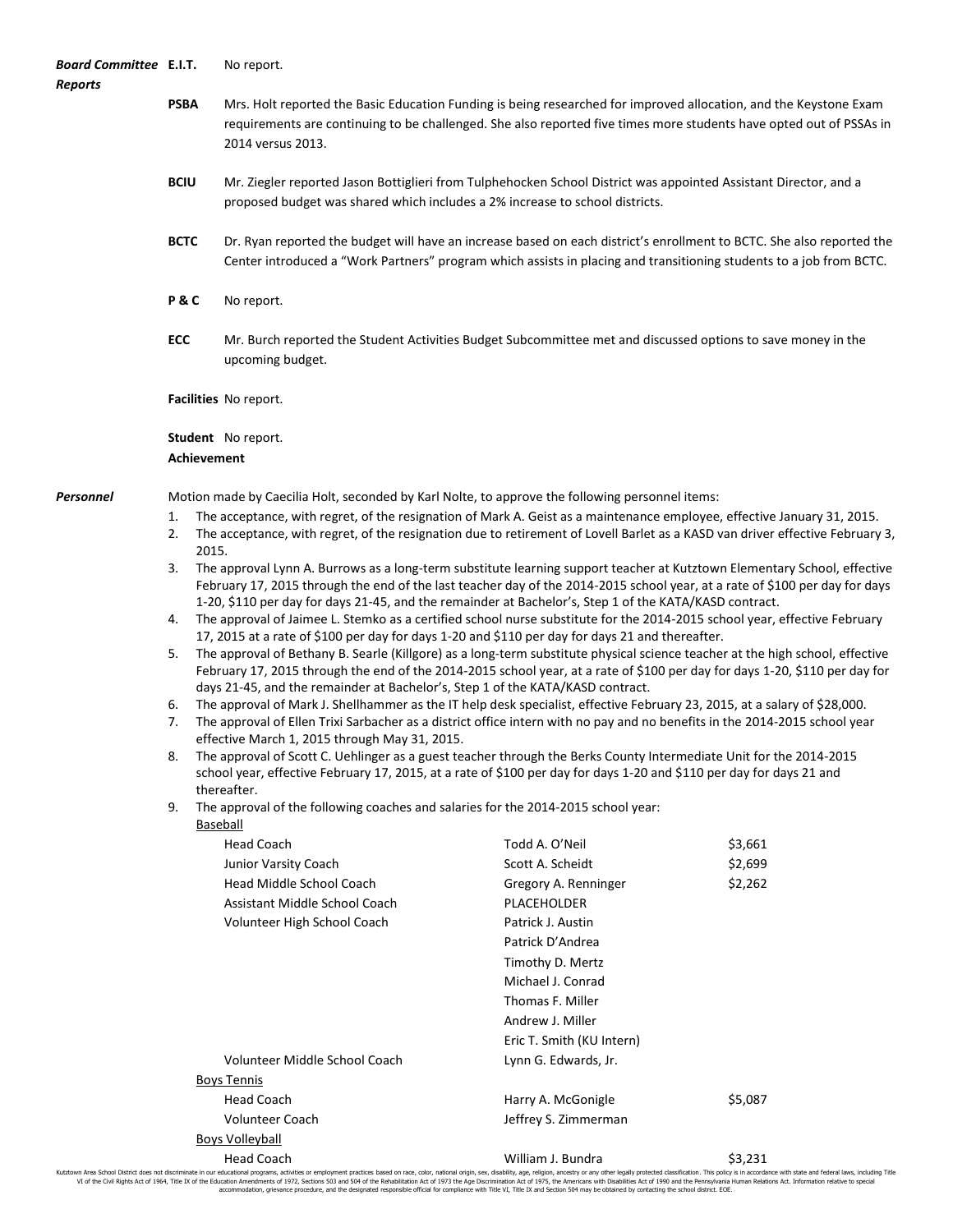|                     | <b>Assistant Coach</b>                                                                                                                                          | Christopher R. Spack     | \$2,262                                                                                                        |  |  |
|---------------------|-----------------------------------------------------------------------------------------------------------------------------------------------------------------|--------------------------|----------------------------------------------------------------------------------------------------------------|--|--|
|                     | Softball                                                                                                                                                        |                          |                                                                                                                |  |  |
|                     | <b>Head Coach</b>                                                                                                                                               | Kevin K. Conrad          | \$3,955                                                                                                        |  |  |
|                     | <b>Assistant Varsity Coach</b>                                                                                                                                  | Stacy L. Kressly         | \$2,307                                                                                                        |  |  |
|                     | Junior Varsity Coach                                                                                                                                            | Bart C. Fenstermacher    | \$2,307                                                                                                        |  |  |
|                     | Head Middle School Coach                                                                                                                                        | Kathleen M. Schlenker    | \$2,699                                                                                                        |  |  |
|                     | Volunteer High School Coach                                                                                                                                     | Anna M. Behm (KU Intern) |                                                                                                                |  |  |
|                     |                                                                                                                                                                 | Megan B. Conrad          |                                                                                                                |  |  |
|                     | Volunteer Middle School Coach                                                                                                                                   | Angela R. Lutz           |                                                                                                                |  |  |
|                     | Track and Field                                                                                                                                                 |                          |                                                                                                                |  |  |
|                     | <b>Head Coach</b>                                                                                                                                               | <b>PLACEHOLDER</b>       | \$4,314                                                                                                        |  |  |
|                     | <b>Assistant Coach</b>                                                                                                                                          | Shelby L. Brett          | \$2,477                                                                                                        |  |  |
|                     |                                                                                                                                                                 | Jennifer L. Knight       | \$1,200                                                                                                        |  |  |
|                     |                                                                                                                                                                 | Joseph M. Ruth           | \$1,200                                                                                                        |  |  |
|                     |                                                                                                                                                                 | Randall T. Wert          | \$1,200                                                                                                        |  |  |
|                     | Volunteer Coach                                                                                                                                                 | Tyler G. Pratt           |                                                                                                                |  |  |
|                     |                                                                                                                                                                 | Elaine M. Rabenold       |                                                                                                                |  |  |
|                     | All Personnel are Approved Pending the District's Receipt of All Mandated Credentials                                                                           |                          |                                                                                                                |  |  |
|                     | Roll call vote: Yes 9                                                                                                                                           | No 0                     | Absent 0                                                                                                       |  |  |
|                     | Motion carried.                                                                                                                                                 |                          |                                                                                                                |  |  |
| <b>Waiver</b>       | Expulsion Hearing Motion made by Al Darion, seconded by Randy Burch, to approve the Expulsion Hearing Waiver for student #102842.<br>Roll call vote: Yes 9      | No 0                     | Absent 0                                                                                                       |  |  |
|                     | Motion carried.                                                                                                                                                 |                          |                                                                                                                |  |  |
|                     |                                                                                                                                                                 |                          |                                                                                                                |  |  |
| <b>Policy 123.1</b> | Motion made by Christine Ryan, seconded by Caecilia Holt, to approve the second reading and adoption of Policy 123.1                                            |                          |                                                                                                                |  |  |
|                     | <b>Concussion Mgmt</b> Concussion Management.                                                                                                                   |                          |                                                                                                                |  |  |
|                     | Motion made by Jim Shrawder, seconded by Eric Johnson, to table the motion to approve the second reading and adoption of<br>Policy 123.1 Concussion Management. |                          |                                                                                                                |  |  |
|                     | Roll call vote: Yes 7                                                                                                                                           | No 2 (Burch, Ziegler)    | Absent 0                                                                                                       |  |  |
|                     | Motion carried.                                                                                                                                                 |                          |                                                                                                                |  |  |
|                     |                                                                                                                                                                 |                          |                                                                                                                |  |  |
| <b>Conferences</b>  | Motion made by Al Darion, seconded by Caecilia Holt, to approve the following conference requests:                                                              |                          |                                                                                                                |  |  |
|                     | 1.                                                                                                                                                              |                          | The approval of employee #269 to attend the 2015 Conference for PA Kindergarten Teachers on March 2-3, 2015 in |  |  |
|                     | Harrisburg, PA, at a cost of \$641.00.                                                                                                                          |                          |                                                                                                                |  |  |
|                     | The approval of employee #430 to attend the 2015 Conference for PA Kindergarten Teachers on March 2-3, 2015 in<br>2.                                            |                          |                                                                                                                |  |  |
|                     | Harrisburg, PA, at a cost of \$641.00.<br>The approval of employee #1363 to attend the 2015 Conference for PA Kindergarten Teachers on March 2-3, 2015 in<br>3. |                          |                                                                                                                |  |  |
|                     | Harrisburg, PA, at a cost of \$606.00.                                                                                                                          |                          |                                                                                                                |  |  |
|                     | The approval of employee #5 to attend the 2015 Conference for PA Kindergarten Teachers on March 2-3, 2015 in<br>4.                                              |                          |                                                                                                                |  |  |
|                     | Harrisburg, PA, at a cost of \$679.60.                                                                                                                          |                          |                                                                                                                |  |  |
|                     | Roll call vote: Yes 9                                                                                                                                           | No 0                     | Absent 0                                                                                                       |  |  |
|                     | Motion carried.                                                                                                                                                 |                          |                                                                                                                |  |  |
|                     |                                                                                                                                                                 |                          |                                                                                                                |  |  |
|                     | Motion made by Karl Nolte, seconded by Christine Ryan, to approve employee #1416 to attend the PARSS Annual Meeting on                                          |                          |                                                                                                                |  |  |
|                     | April 22-24, 2015 in State College, PA, at a cost of \$648.28.                                                                                                  |                          |                                                                                                                |  |  |
|                     | Roll call vote: Yes 9                                                                                                                                           | No 0                     | Absent 0                                                                                                       |  |  |
|                     | Motion carried.                                                                                                                                                 |                          |                                                                                                                |  |  |
|                     |                                                                                                                                                                 |                          |                                                                                                                |  |  |
|                     | Motion made by Michael Hess, seconded by Caecilia Holt, to approve employee #1280 to participate in the China Exchange                                          |                          |                                                                                                                |  |  |
|                     | Initiative on March 15-29, 2015 in Bejing, China, at a cost of \$1,640.15.                                                                                      |                          |                                                                                                                |  |  |
|                     | Roll call vote: Yes 9                                                                                                                                           | No 0                     | Absent 0                                                                                                       |  |  |
|                     | Motion carried.                                                                                                                                                 |                          |                                                                                                                |  |  |

Kutztown Area School District does not discriminate in our educational programs, activities or employment practices based on race, color, national origin, sex, disability, age, religion, ancestry or any other legally prot